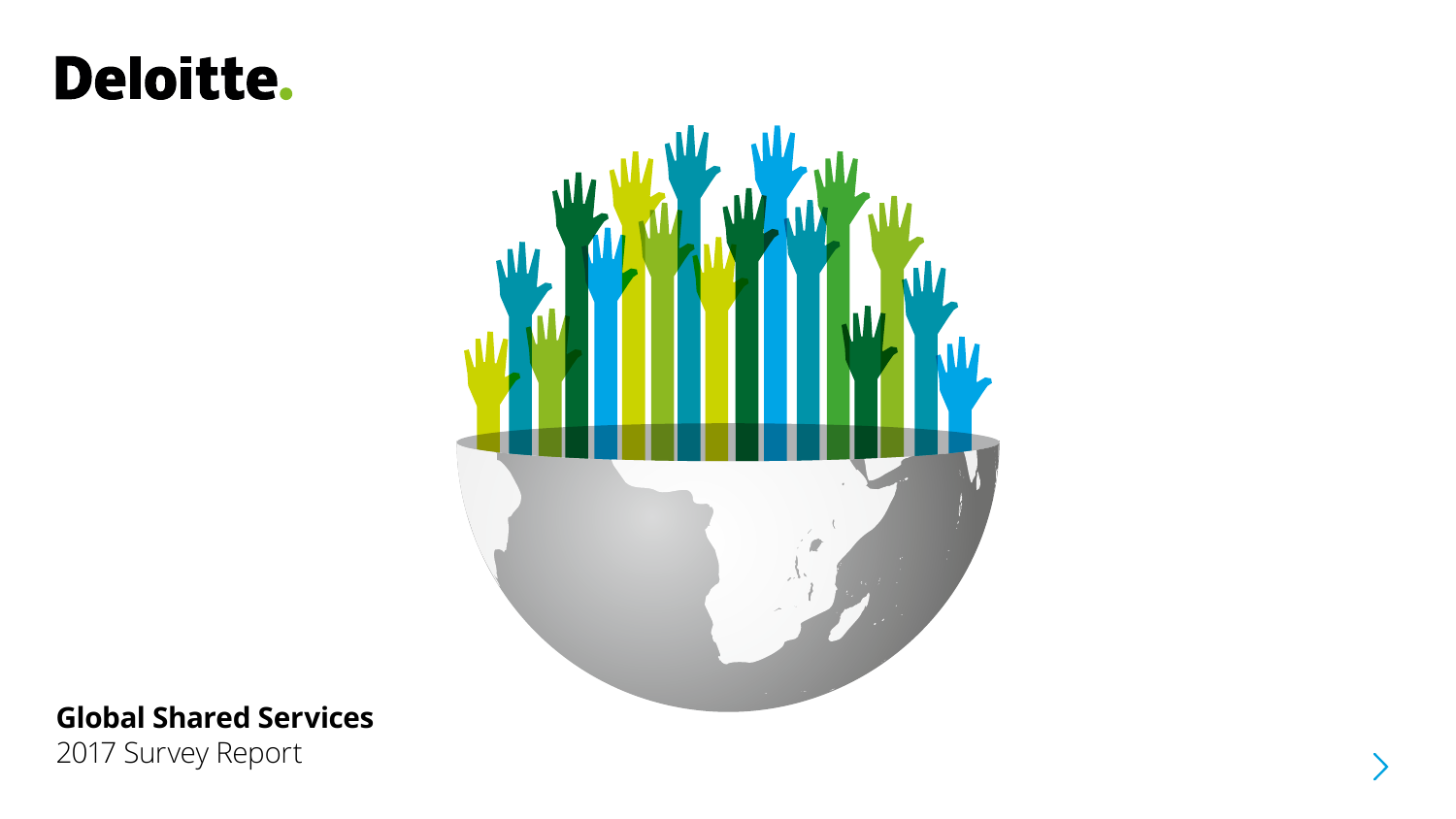## **Contents**

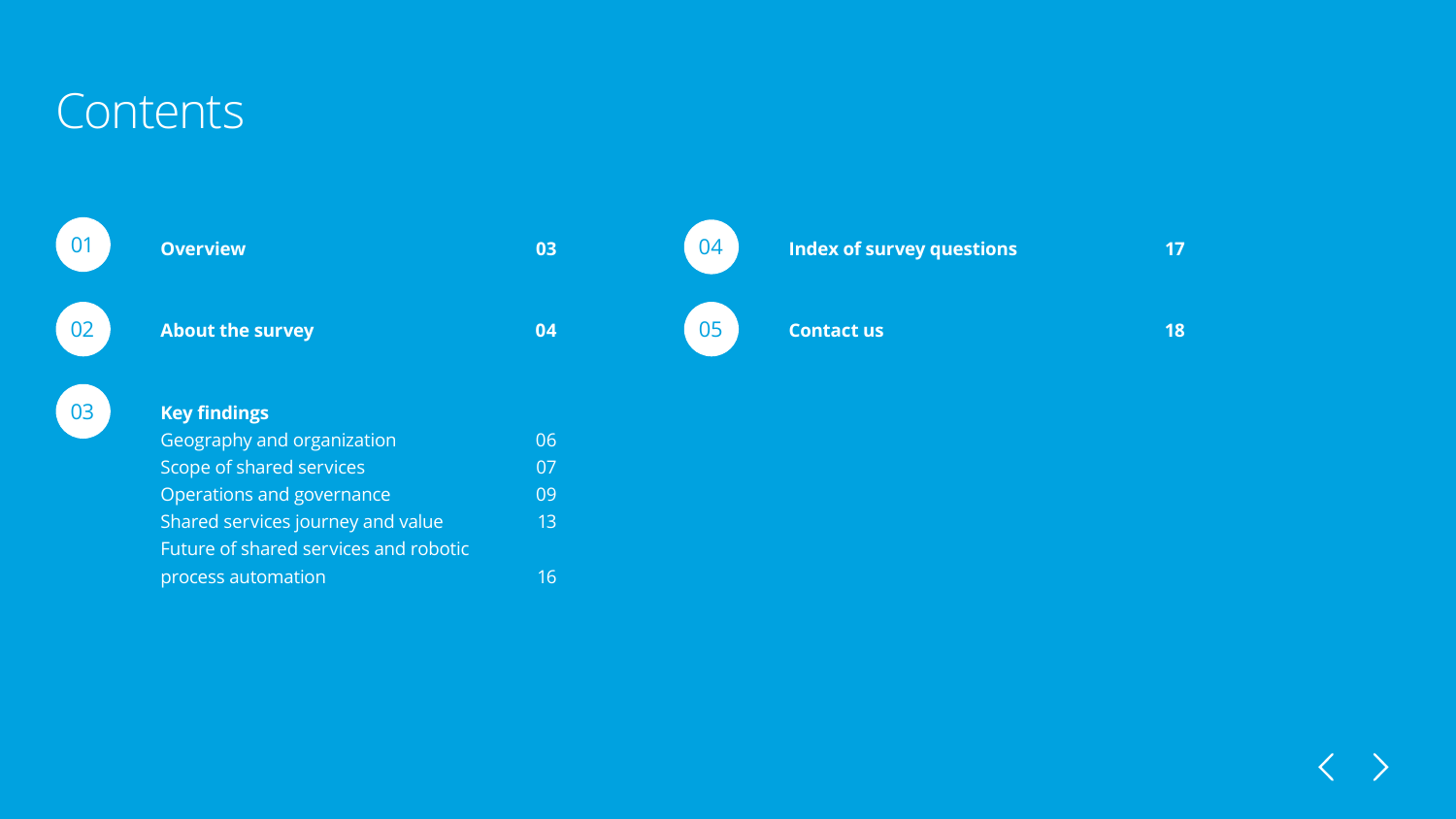### <span id="page-2-0"></span>Overview

**Since 1999, Deloitte has been conducting biennial surveys to understand how shared services organizations are capitalizing on leading practices and trends to address their business challenges and better meet their customers' needs.**

#### **Top highlights from Deloitte's 2017 Global Shared Services Survey**

- **• Shared services centers (SSCs) deliver greater value year after year.** This year, **73%** of respondents reported shared services productivity increases of **5%** or higher, up from 70% in 2015
- **• Knowledge-based processes are on the rise.** Although transactional processes remain predominant at SSCs, adoption of more complex, knowledge-based processes has doubled, or in some cases tripled, since 2013
- **• Functional scope continues to expand.** The number of SSCs with more than three functions continues to rise dramatically, from 20% in 2013, to 31% in 2015, and now **53%** in 2017
- **• Here come the robots.** Robotic process automation (RPA) is a rapidly emerging technology that will fundamentally change how SSCs operate, slashing the effort for

routine tasks and enabling advanced cognitive applications that augment or replace human judgment in knowledge-based processes

- **• Proximity matters more than ever.** While cost remains a top priority when establishing or relocating SSCs, organizations are increasingly emphasizing proximity to existing operations or headquarters
- **• Lift-and-shift is the favored migration approach.** Most organizations opt for higher speed and lower risk by moving activities to an SSC as is, rather than simultaneously trying to standardize processes and implement new systems
- **• Global business services face pushback.** While there is still significant movement toward a global business services (GBS) model, **72%** of organizations not currently using GBS do not plan to make the shift, and **4%** tried GBS but switched back

[05](#page-17-0)

[04](#page-16-0)

[03](#page-5-0)

**01**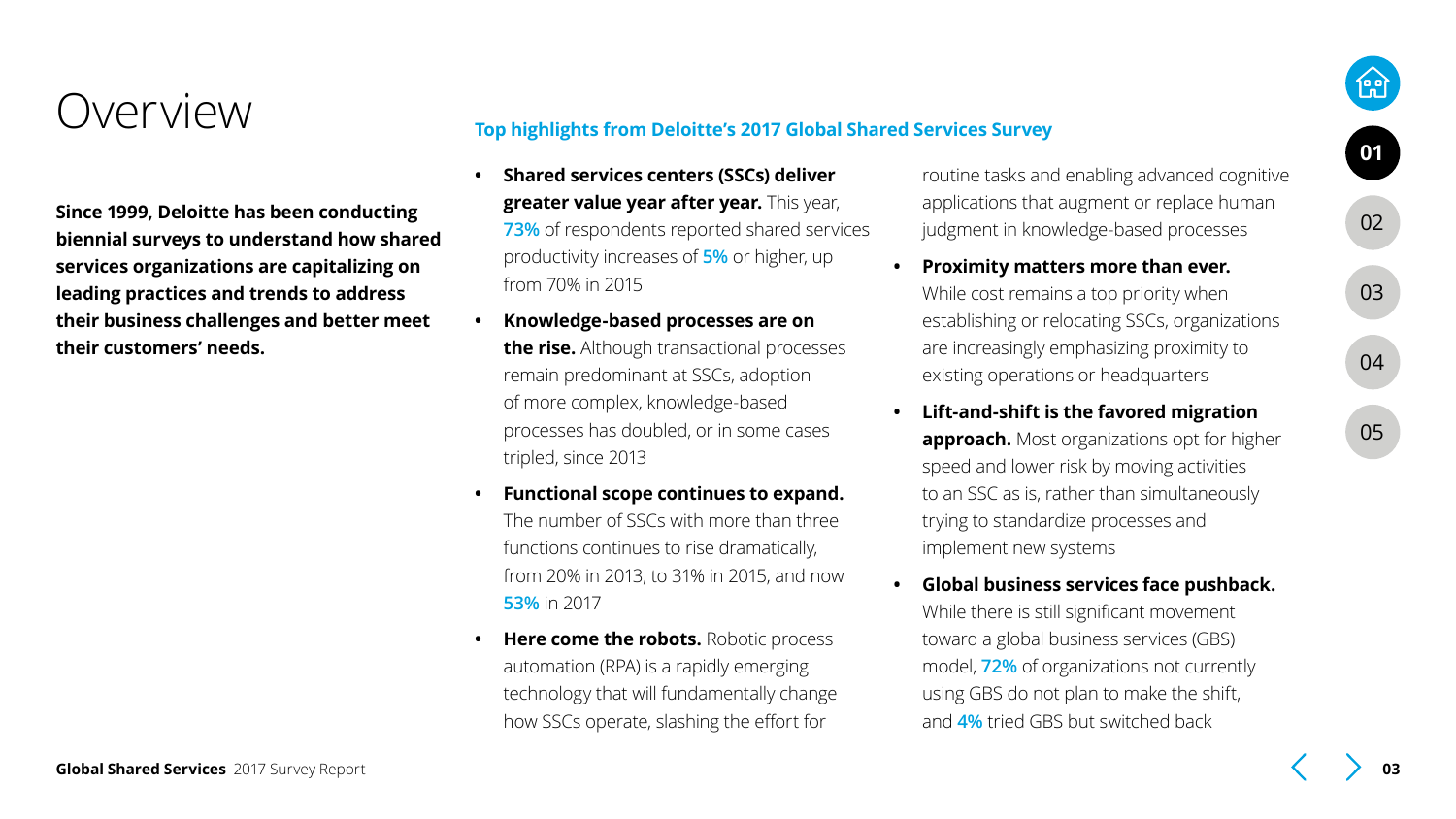## <span id="page-3-0"></span>About the survey

- **•** This year's survey included over **330** respondents from a wide range of industries, representing more than **1,100** SSCs [Figure 1]
- **•** Technology, media and telecom had the greatest representation, accounting for more than **16%** of the sample set [Figure 1]
- **•** Industrial manufacturing was close behind at **15%**, followed by energy at **10%** [Figure 1]



[01](#page-2-0)

的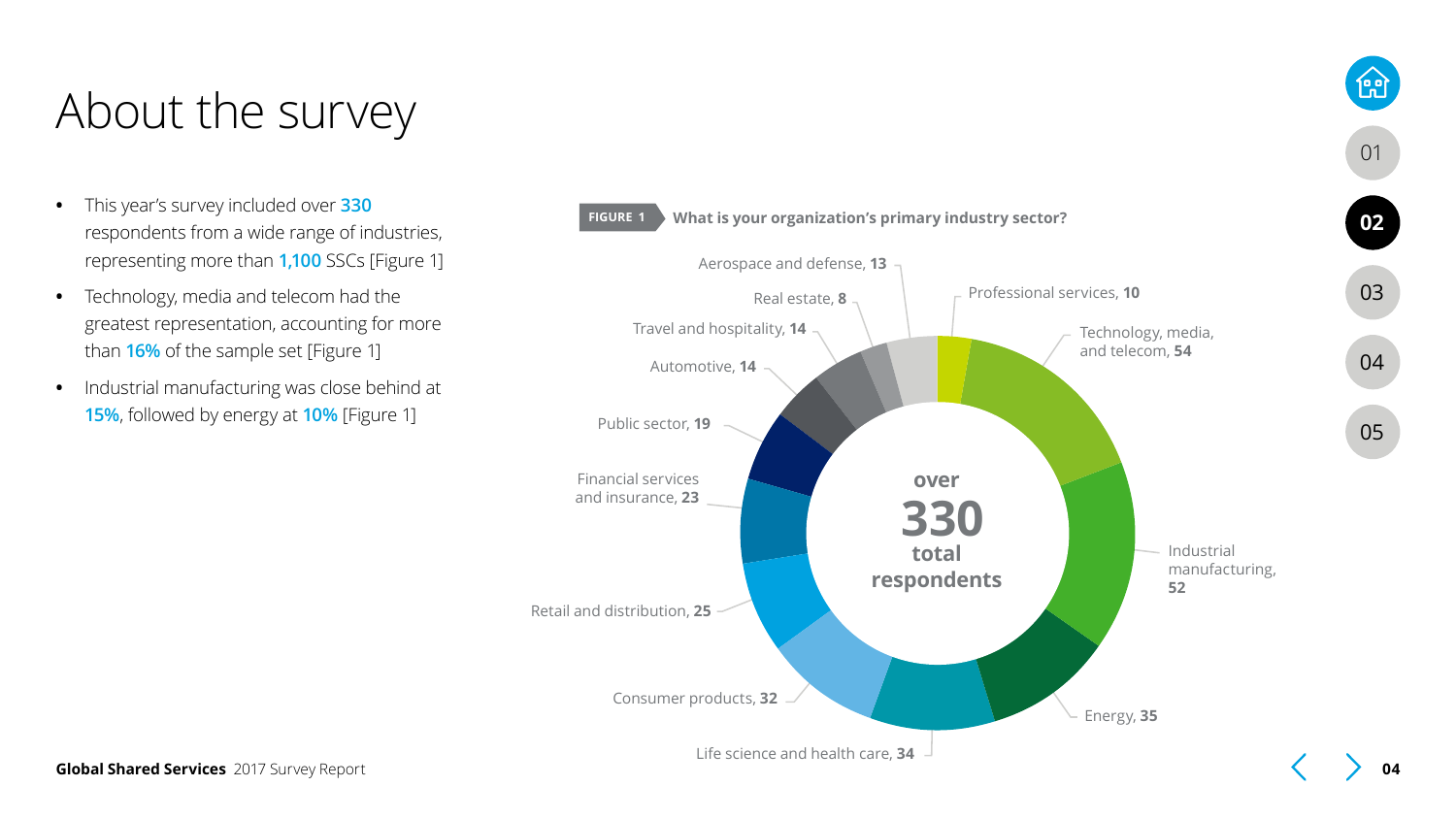### About the survey

- **•** Companies of all sizes are well represented, with **44%** of respondents having at least \$5 billion in revenues and **16%** having at least \$25 billion in revenues [Figure 2]
- **• 28%** of respondents have less than \$1 billion in annual revenue, highlighting that the shared services concept can be applied successfully to organizations of all sizes [Figure 2]
- **•** Respondents represent organizations headquartered in **37** countries across the globe
- **•** Most respondents are from global organizations, with approximately two-thirds having operations in Europe and North America and approximately half having operations in Asia-Pacific and Latin America [Figure 3]





**FIGURE 3 In what regions does your organization operate?**

[01](#page-2-0)

19.P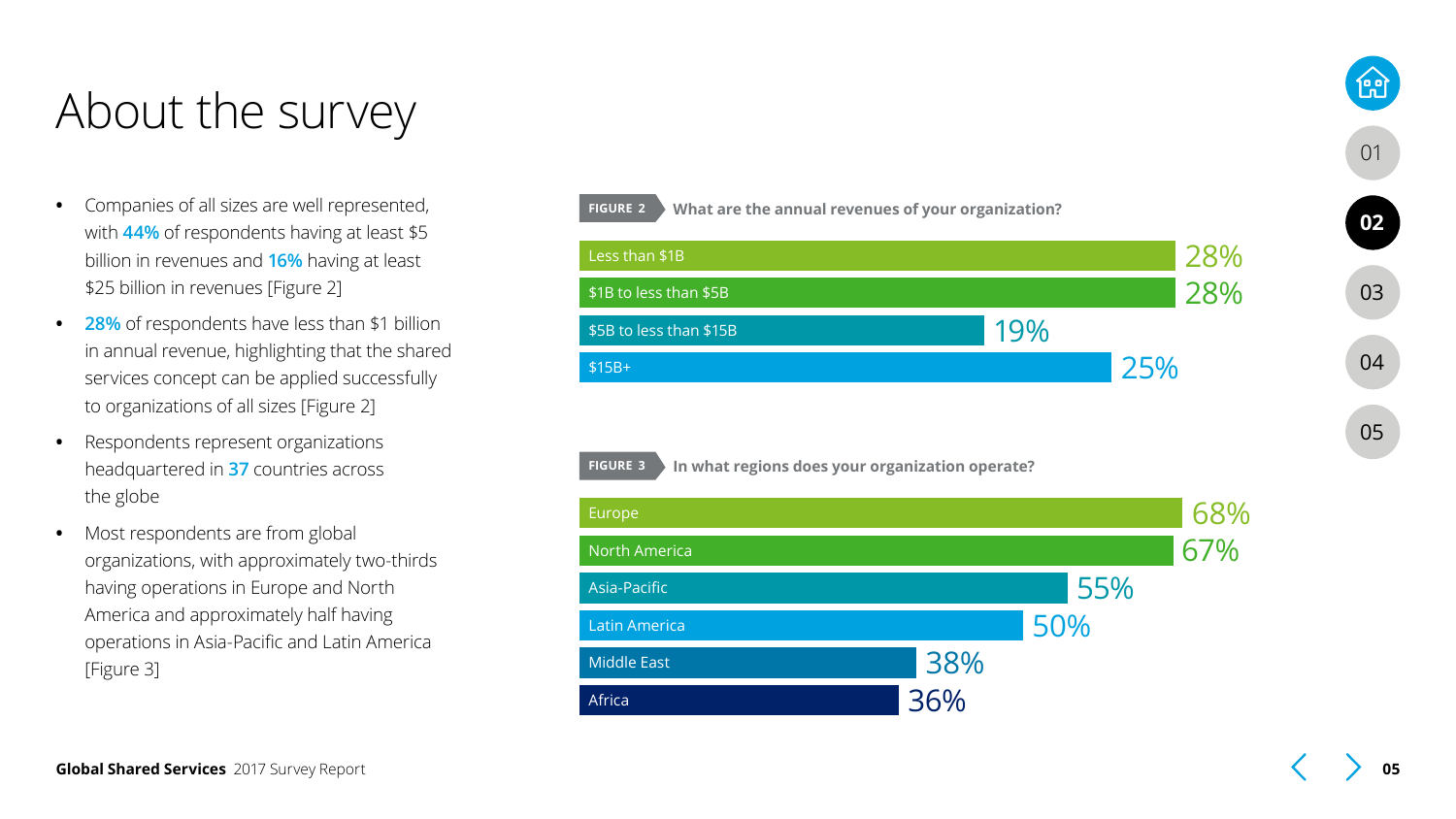## <span id="page-5-0"></span>Geography and organization

**•** Compared to 2015, more respondents employ local, multi-regional, and global geographic models while fewer have a regional SSC model [Figure 4]



- **• 44%** of respondents indicate plans to establish new shared service centers or consolidate existing ones—to further enhance their geographic footprint
- **•** While cost remains a top consideration when choosing a location, organizations are increasingly placing a high priority on proximity to their existing operations or headquarters
- **•** India remains a relatively low-cost option and continues to be one of the more popular SSC locations.
- **•** The top five locations companies are considering for a new or relocated center are mostly consistent with the 2015 survey the US unseated India for the **No. 1** spot, and Mexico replaced Brazil in the top five (with Brazil dropping from No. 5 to No. 16) [Figure 5]

# **FIGURE 5 What are the top locations you would consider for a new SSC**



[05](#page-17-0)

[04](#page-16-0)

**03**

[01](#page-2-0)

**feel**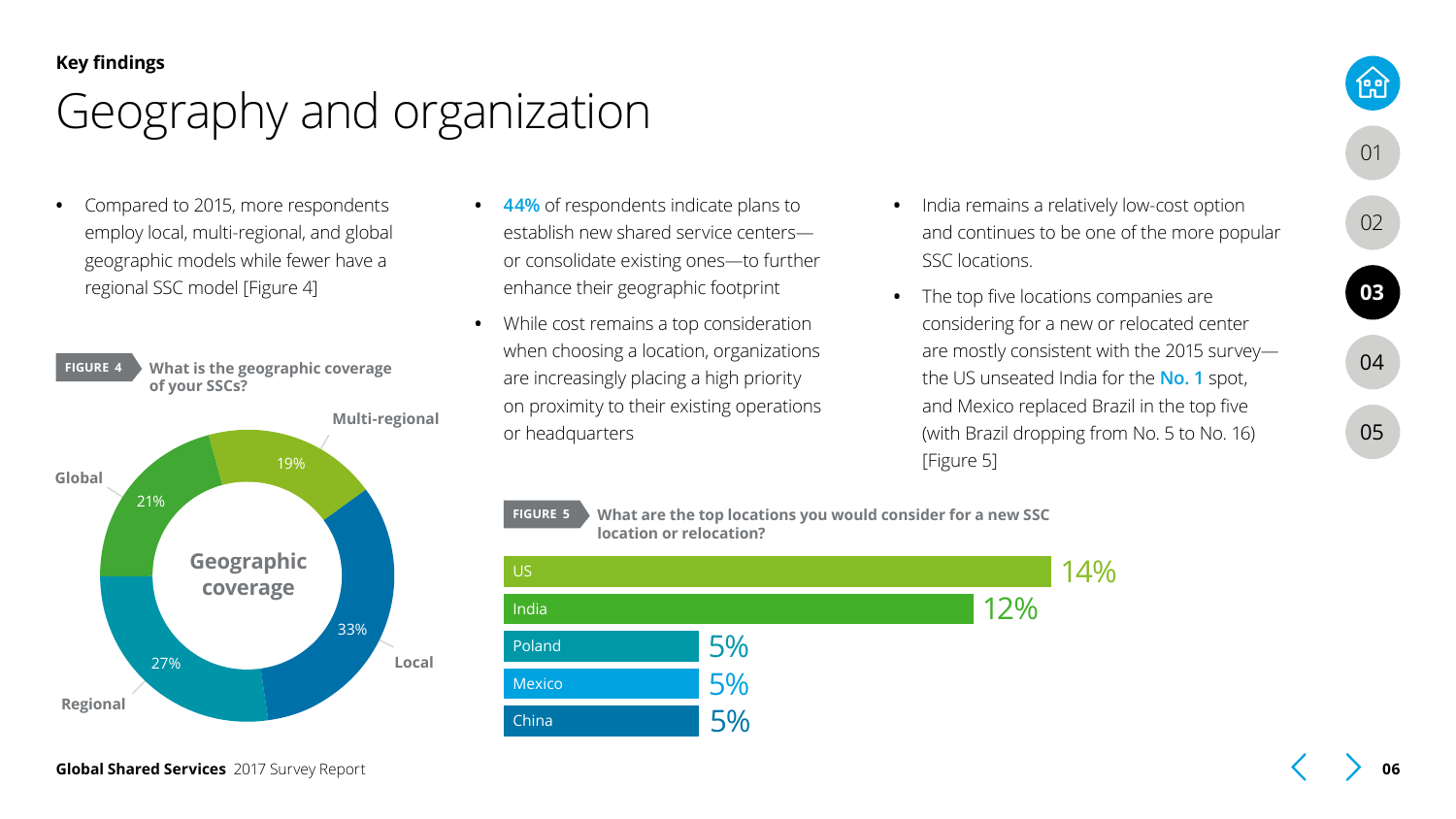## <span id="page-6-0"></span>Scope of shared services

- **•** Organizations continue to adopt multifunctional centers, with respondents reporting an average of three functions within their SSC [Figure 6]
- **•** The number of SSCs with more than three functions continues to rise dramatically, from 20% in 2013, to 31% in 2015, and now **53%** in 2017—new SSCs tend to include a broader scope and greater number of functions [Figure 6]



[01](#page-2-0)

**1:21** 

[02](#page-3-0)

[05](#page-17-0)

[04](#page-16-0)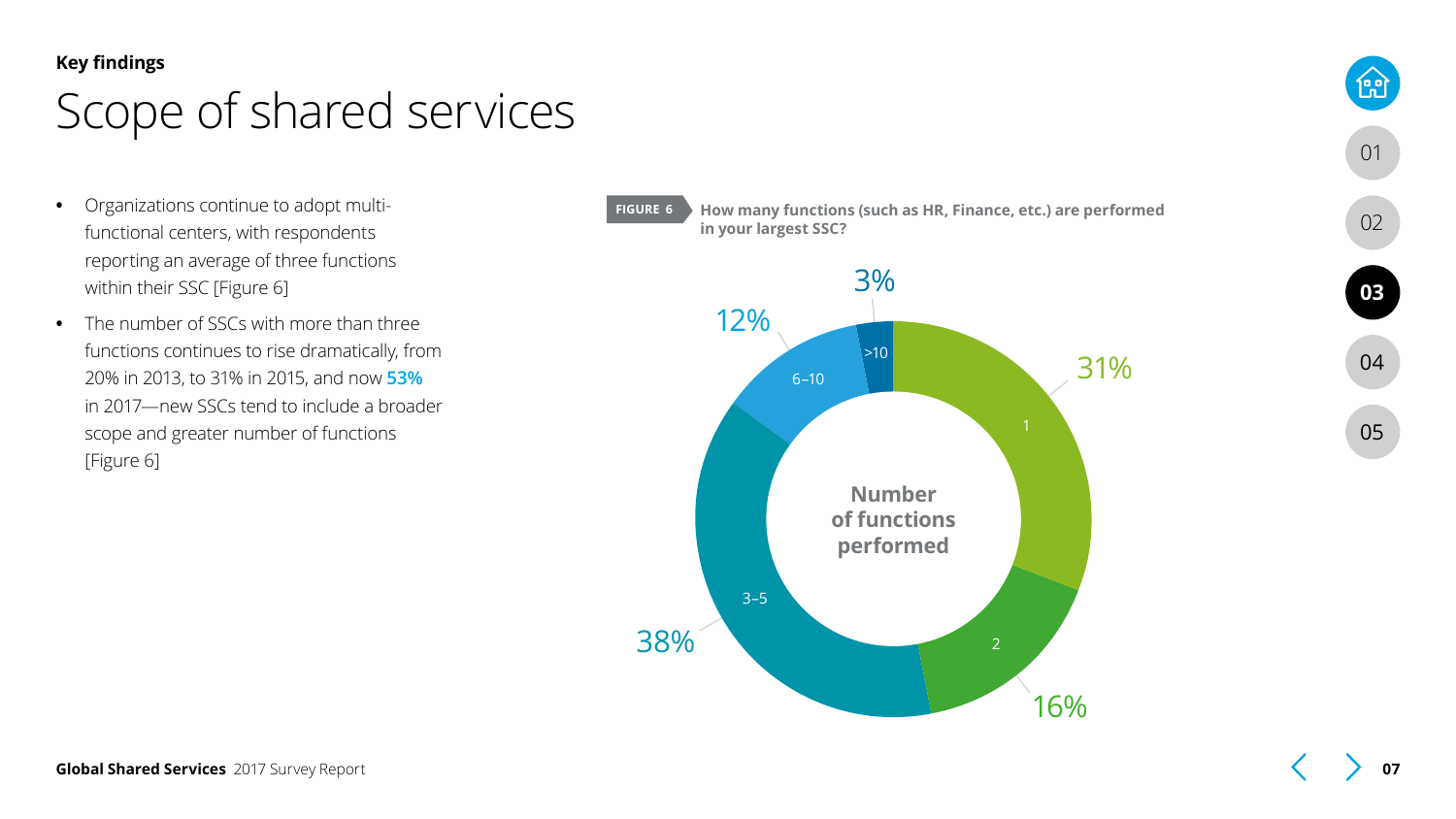### Scope of shared services

- **•** Although finance has consistently been the most popular function for SSCs, interest in other functions has been rising sharply in this year's survey, supply chain and manufacturing experienced one of the largest increases in adoption [Figure 7]
- **•** Transactional processes remain the predominant type of work performed by SSCs; however, adoption of more complex, knowledge-based processes has doubled, or in some cases even tripled, since 2013 this trend likely reflects SSCs' increasingly sophisticated capabilities, as well as the need to find new ways for SSCs to create value beyond transactional processes
- **•** Organizations that are pursuing new SSCs are most aggressive about including a broader scope of functions in their SSCs and are aiming to consolidate that work more quickly



#### **FIGURE 7 Which functions are performed in your SSCs, including transactional and knowledge-based centers?**



[01](#page-2-0)

**feel** 

[04](#page-16-0)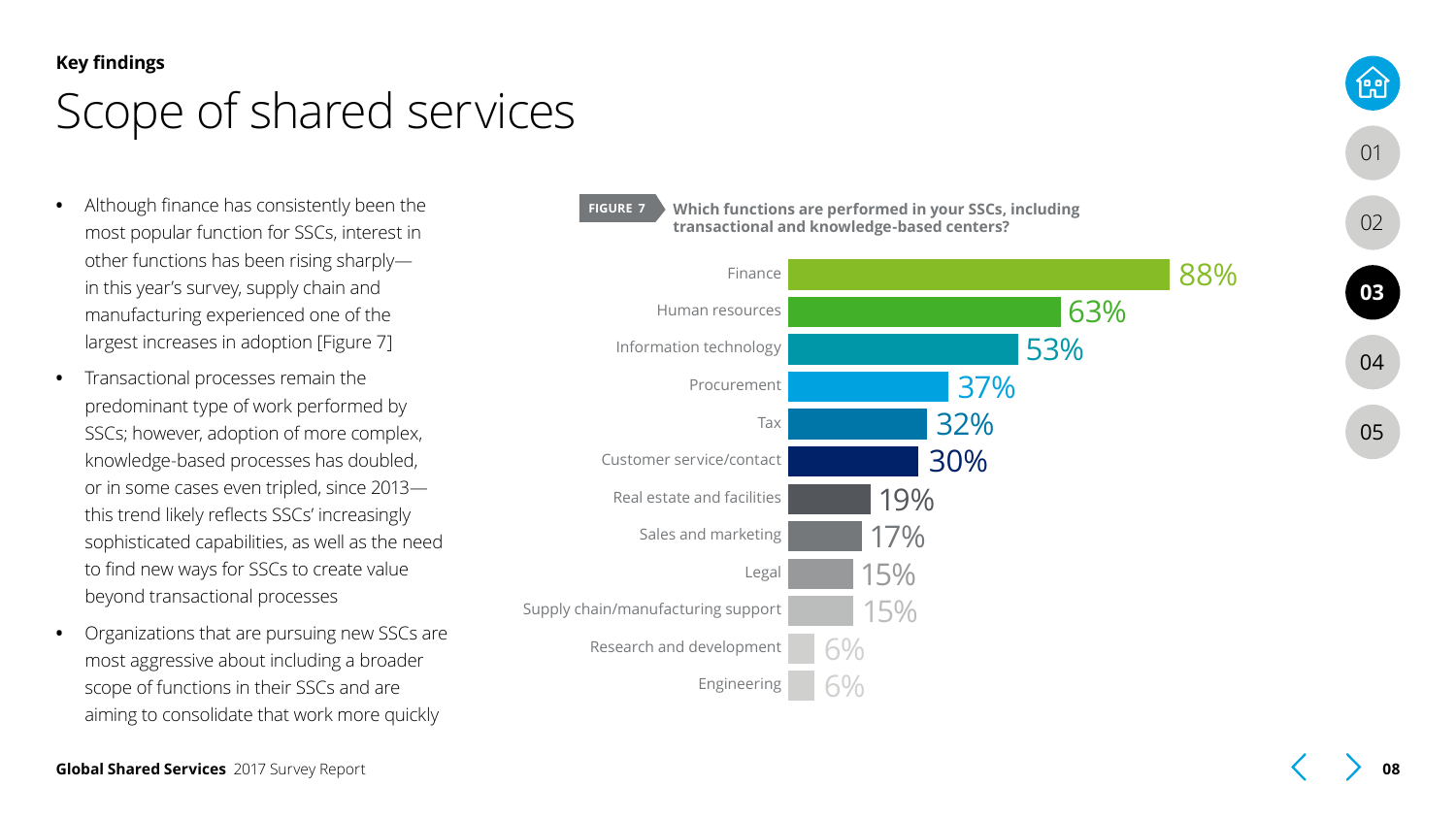- <span id="page-8-0"></span>**•** A growing number of organizations are employing an opt-in model, with cost effectiveness being the primary way SSCs drive adoption
- **• 69%** of companies continue to use a mandated model, making it the more common approach

**•** Cost of services is now viewed as the top priority for SSCs' business unit customers, overtaking timeliness of response, which was the top priority in 2015; however, both of these priorities remain far ahead of all others [Figure 8]



[05](#page-17-0)

[04](#page-16-0)

**[03](#page-5-0)**

[01](#page-2-0)

1ም<br>1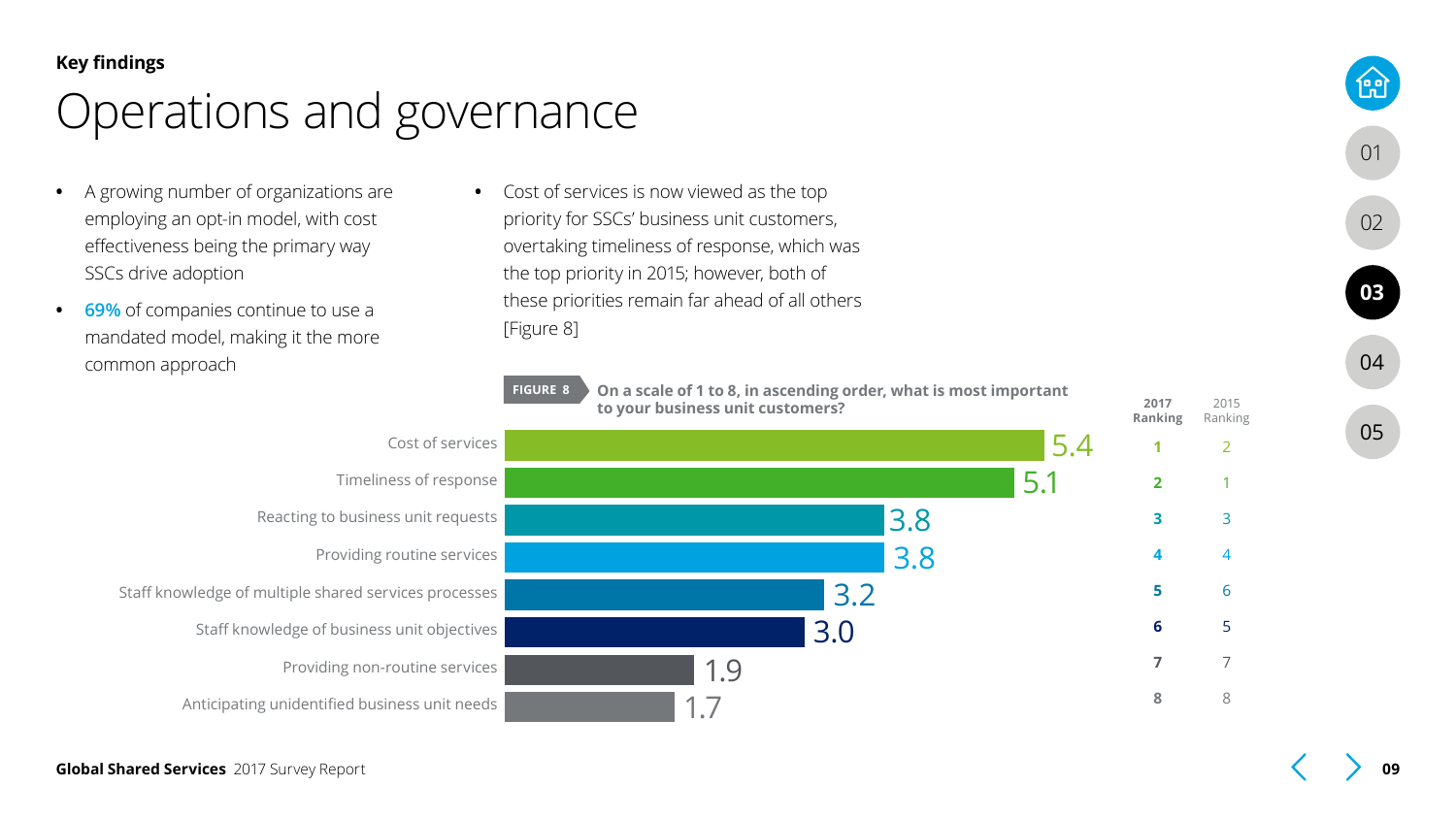- **• 61%** of respondents consider their collection of SSCs and outsourcing to be a GBS organization, of which over half indicate a reporting line to the head of GBS [Figure 9]
- **•** Although the GBS model remains popular, **72%** of organizations that do not currently use such a model do not plan to make the shift, and **4%** say they tried GBS but it did not work for them [Figure 10]
- **•** Of the respondents that have GBS organizations, **96%** indicated shared methods and tools as a significant benefit of moving to GBS, closely followed by an optimized labor pool (**94%**), a lower-cost labor pool (**93%**), and a shared governance structure (**93%**)



[05](#page-17-0)

[04](#page-16-0)

**[03](#page-5-0)**

[01](#page-2-0)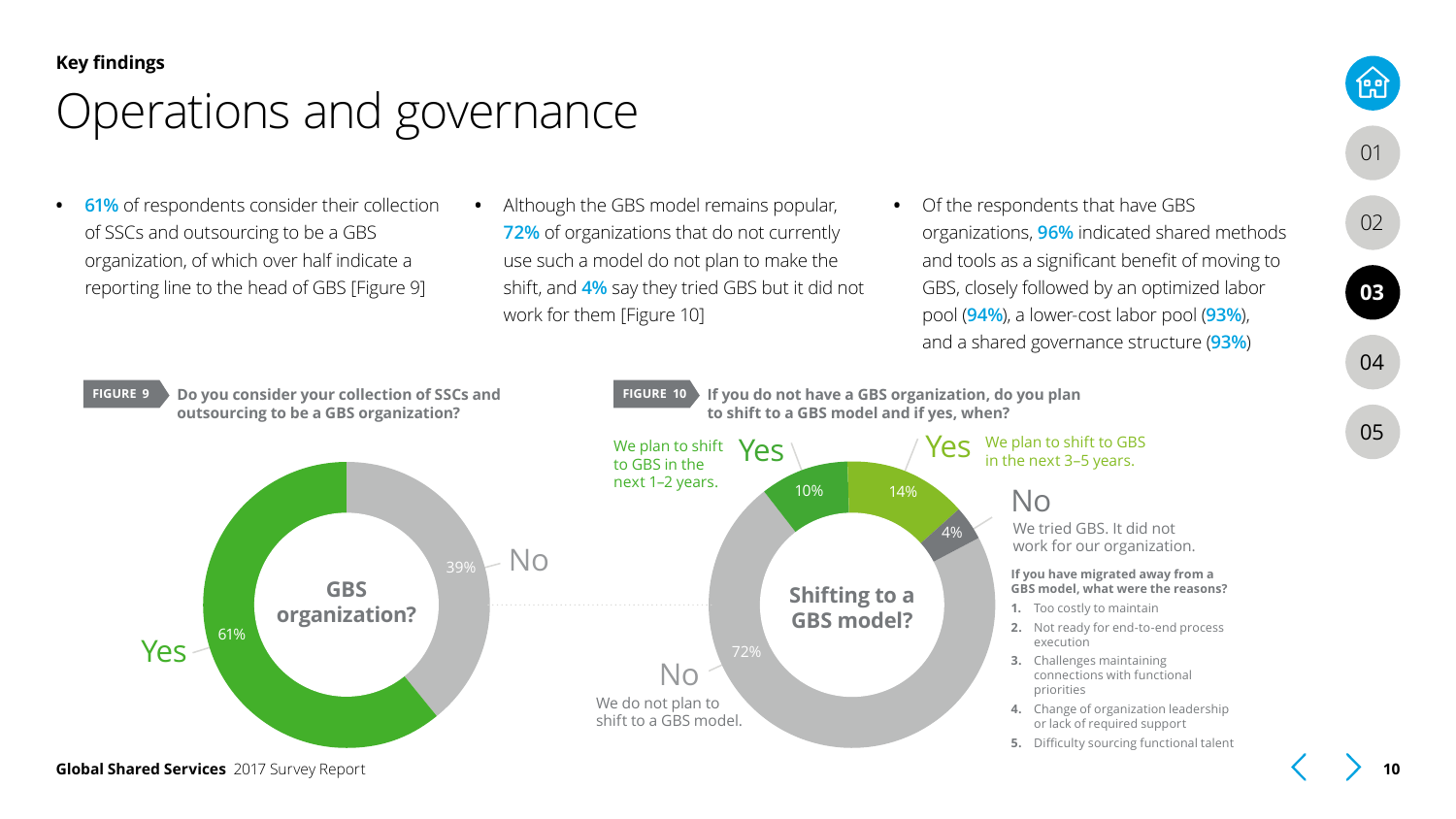- **•** Over half of respondents (**52%**) have established regional or global process owners as part of their governance model
- **•** These process owners are expected to play a wide variety of roles; however, finding talent with the skills to meet all of the disparate requirements could be a challenge [Figure 11]

| S | <b>FIGURE 11</b><br>What roles do these regional/global process owners play<br>in driving end-to-end efficiency and effectiveness? |     |
|---|------------------------------------------------------------------------------------------------------------------------------------|-----|
|   | Approving changes to process-specific systems and tools                                                                            | 75% |
|   | Accountable for process outcomes                                                                                                   | 71% |
|   | Redesigning processes/continuous improvement                                                                                       | 69% |
|   | Monitoring performance metrics                                                                                                     | 69% |
|   | Resolving issues                                                                                                                   | 63% |
|   | Requesting changes to technology configuration                                                                                     | 63% |
|   | Owning and updating policies                                                                                                       | 61% |
|   | Managing relationships with business units/functions                                                                               | 56% |
|   | Managing and reviewing SLAs                                                                                                        | 56% |
|   | Revising roles and responsibilities                                                                                                |     |
|   | Incorporating new business units/locations                                                                                         | 37% |
|   | Owning resource pay and performance management                                                                                     |     |

[02](#page-3-0)

[01](#page-2-0)

<u>በቃ</u>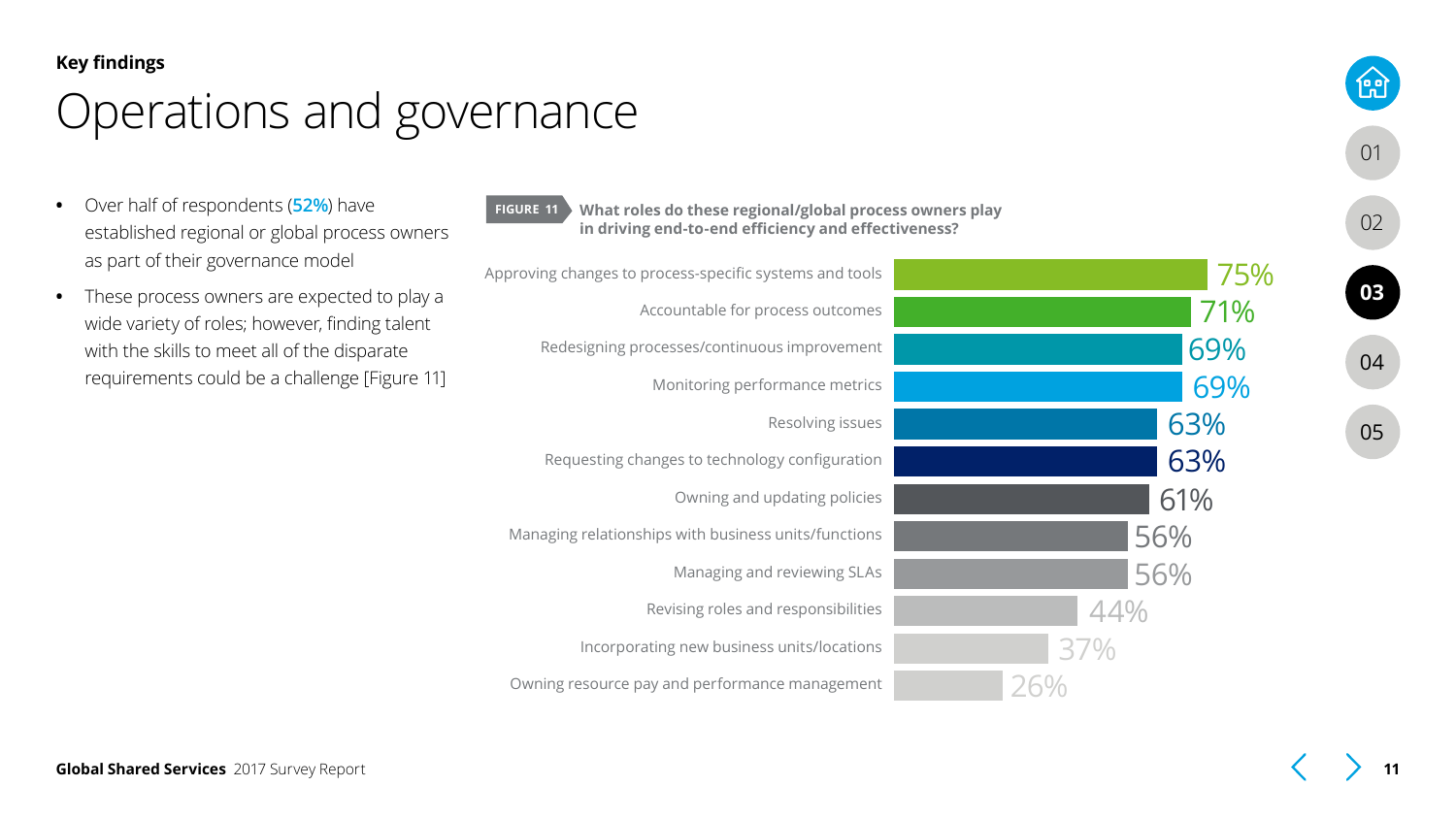- **•** Staffing is an increasing challenge as the war for talent heats up
- **•** The median SSC turnover for respondents is **10%**, with **57%** of centers sustaining turnover of **10%** or greater, slightly higher than 2015
- **•** Centers experiencing turnover of **20%** or more has more than tripled since 2015
- **•** In addition to traditional retention methods, such as developing a strong culture and offering multi-functional opportunities, **75%** of respondents have looked at alternative talent models, including part-time and virtual options as well as use of contract/contingent workers [Figure 12]
- **•** Over **40%** of respondents indicated job sharing/flexible work practices, job rotations into other business areas, performancebased pay, and financial support for continuing education as key retention tools



**FIGURE 12 Have you considered the use of the following non-traditional talent models within shared services?**



[05](#page-17-0) [04](#page-16-0)

[01](#page-2-0)

<u>1ም</u>

[02](#page-3-0)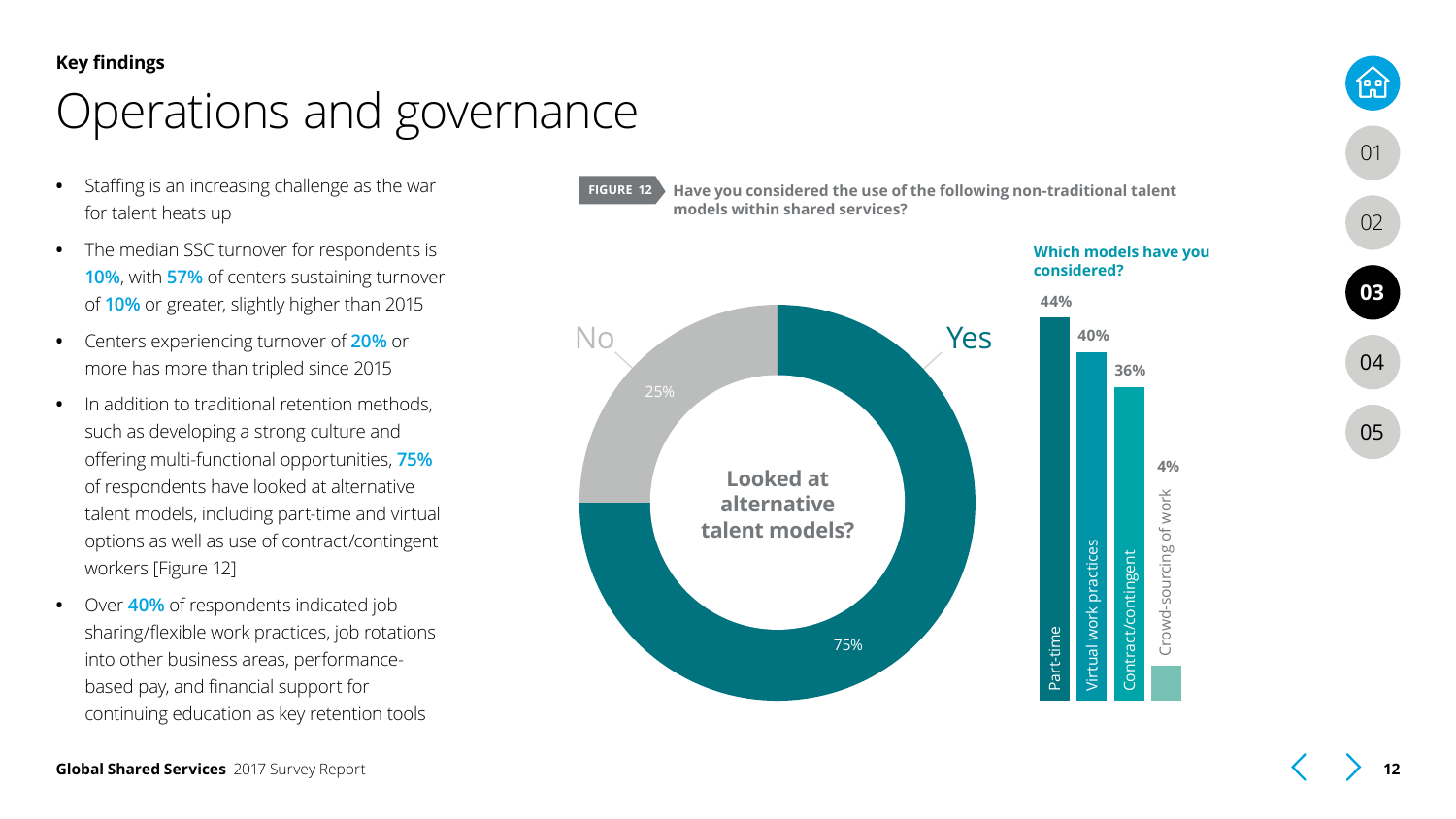## <span id="page-12-0"></span>Shared services journey and value

- **•** Shared services continue to deliver increased value year after year, with organizations around the world constantly refining and enhancing their SSC delivery models
- **•** This year, **73%** of respondents reported shared services productivity increases of 5% or higher, up from 70% in 2015
- **•** Average annual savings is approximately **8%**, which is consistent with what we have seen since our surveys began [Figure 13]
- **•** This year, the average initial savings from significant new SSC implementations is approximately **15%**, up from 10% to 13% in previous years [Figure 14]
- **•** The most common benefits of SSCs continue to be improved process efficiencies and reduced costs (while maintaining work quality and internal controls)

**FIGURE 13 What has been the average annual productivity improvement achieved by your organization's SSCs?** 9% 17% 44% None Less than 5% 5% to 10%

20%

**FIGURE 14 What was the average headcount reduction achieved by your last significant SSC implementation over the first 12 months after full operations began?**

9%

10% to 15%

More than 15%



**Global Shared Services** 2017 Survey Report

[05](#page-17-0)

[04](#page-16-0)

**[03](#page-5-0)**

[01](#page-2-0)

<u>1ም</u>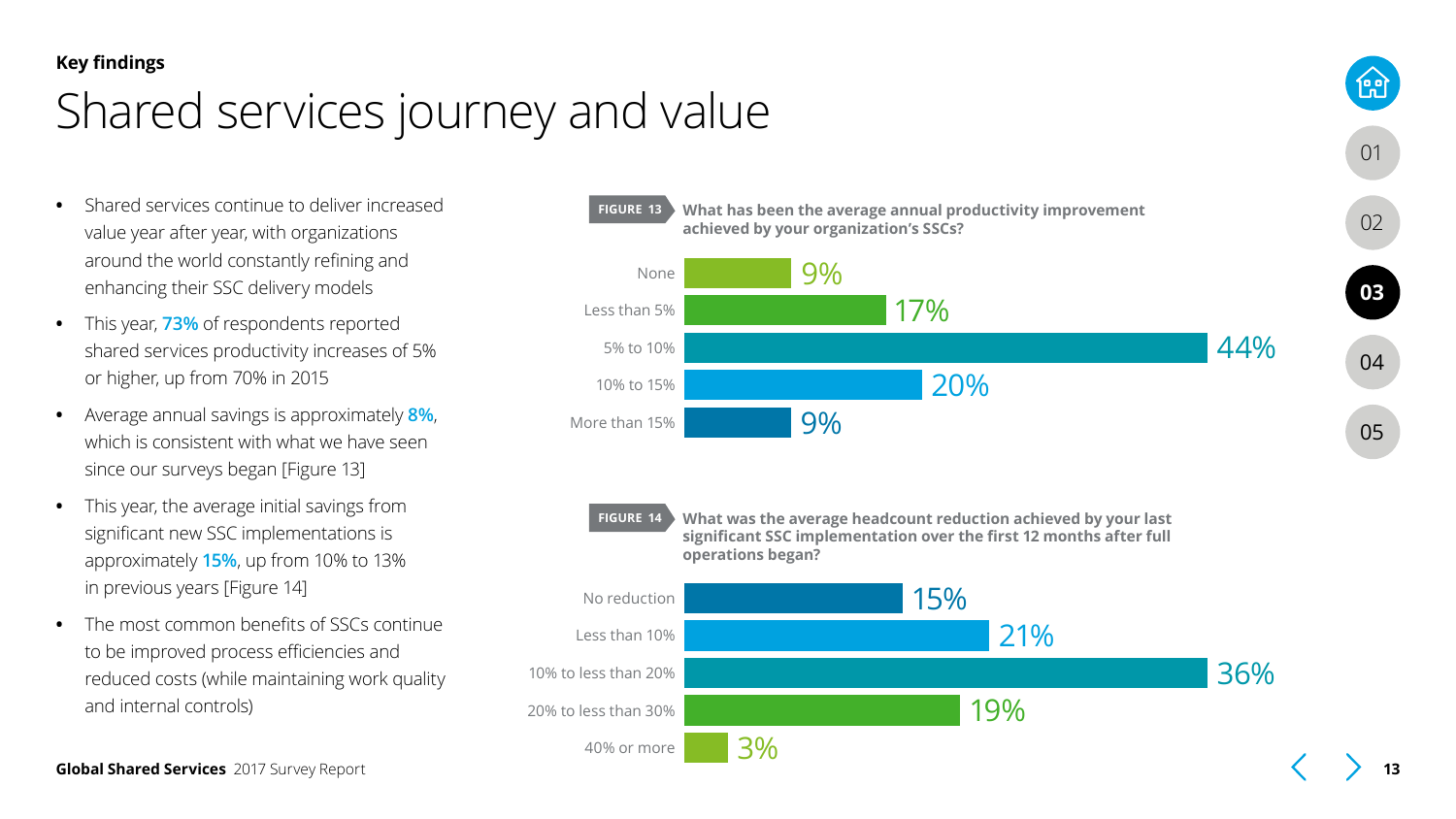## Shared services journey and value

- **•** Fewer organizations are using a "big bang" approach that involves standardizing processes and implementing new technologies while making the move to shared services
- **•** Instead, most organizations surveyed relied on a "lift-and-shift" approach that moves activities to a SSC as is—saving process and technology improvements for later—this approach tends to speed up the transition and reduce risk [Figures 15, 16]



<u>ୀକ୍</u>ନ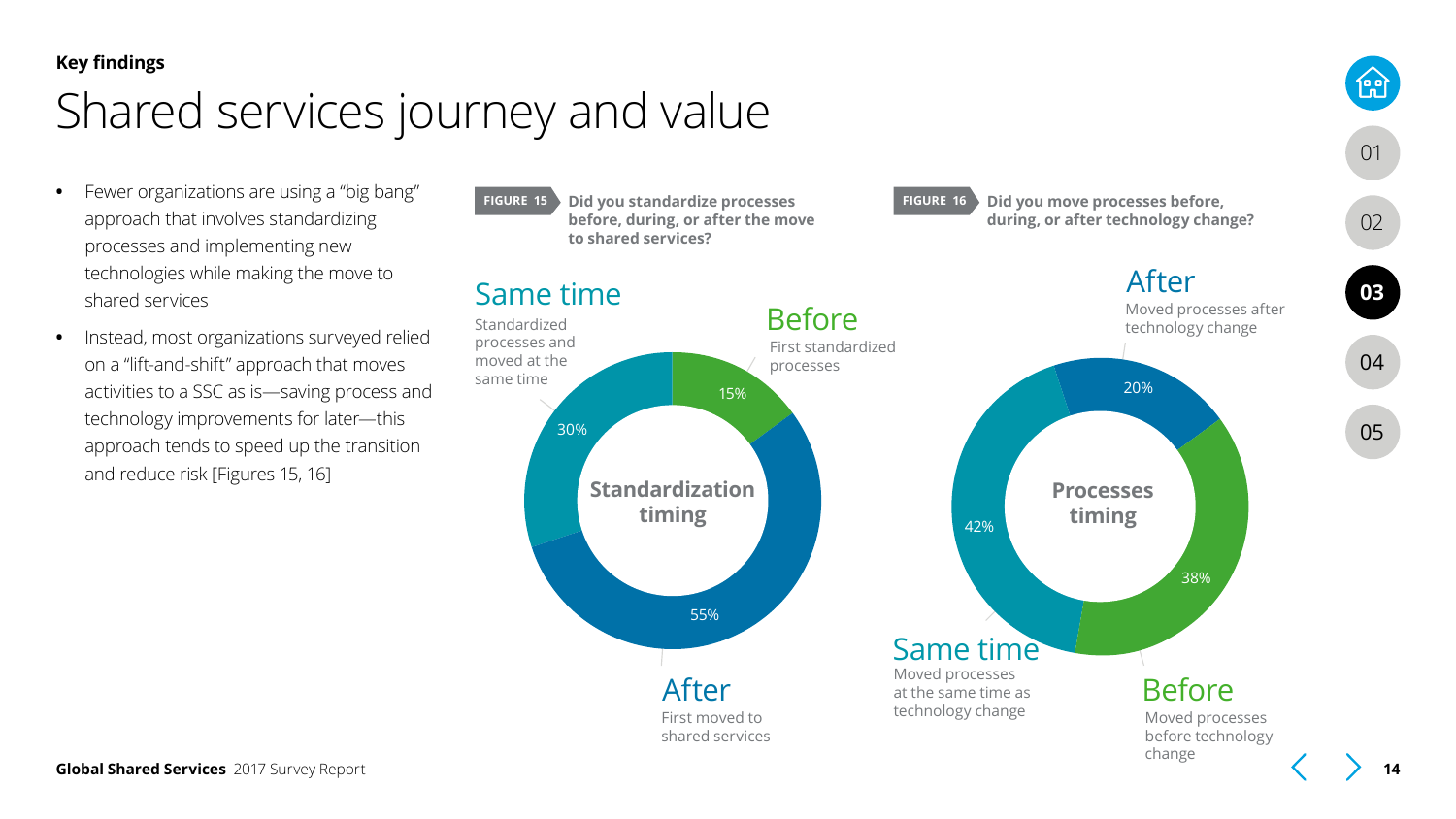## Shared services journey and value

- **•** SSCs continue to focus on moving up the process value chain, with over three-quarters of respondents planning to increase the number of knowledge-based SSC processes [Figure 17]
- **•** A small percentage of organizations have found alternate ways to monetize their shared services assets, either by providing services to other organizations (**13%**) or selling the assets to an outsourcing service provider (**8%**)
- **•** Key focus areas over the next three to five years are expected to include: continuous improvement, use of robotics, and expanding the scope of functions and processes in SSCs (particularly knowledge-based processes)

**FIGURE 17 How do you expect your organization to change its use of shared services in the next three to five years?** Geographies/regions served by SSCs Internal business units served by SSCs Functions in shared services **14% 57% 17% 43% 13% 39%** Knowledge-based processes in SSCs/COEs **20% 57% Scope**  $\bigcirc$  Increase significantly  $\bigcirc$  Increase somewhat **Capacity**

**9% 47% 22% 47%**

Customer-facing processes in SSCs

Transactional processes in SSCs





[05](#page-17-0)

[04](#page-16-0)

[01](#page-2-0)

[02](#page-3-0)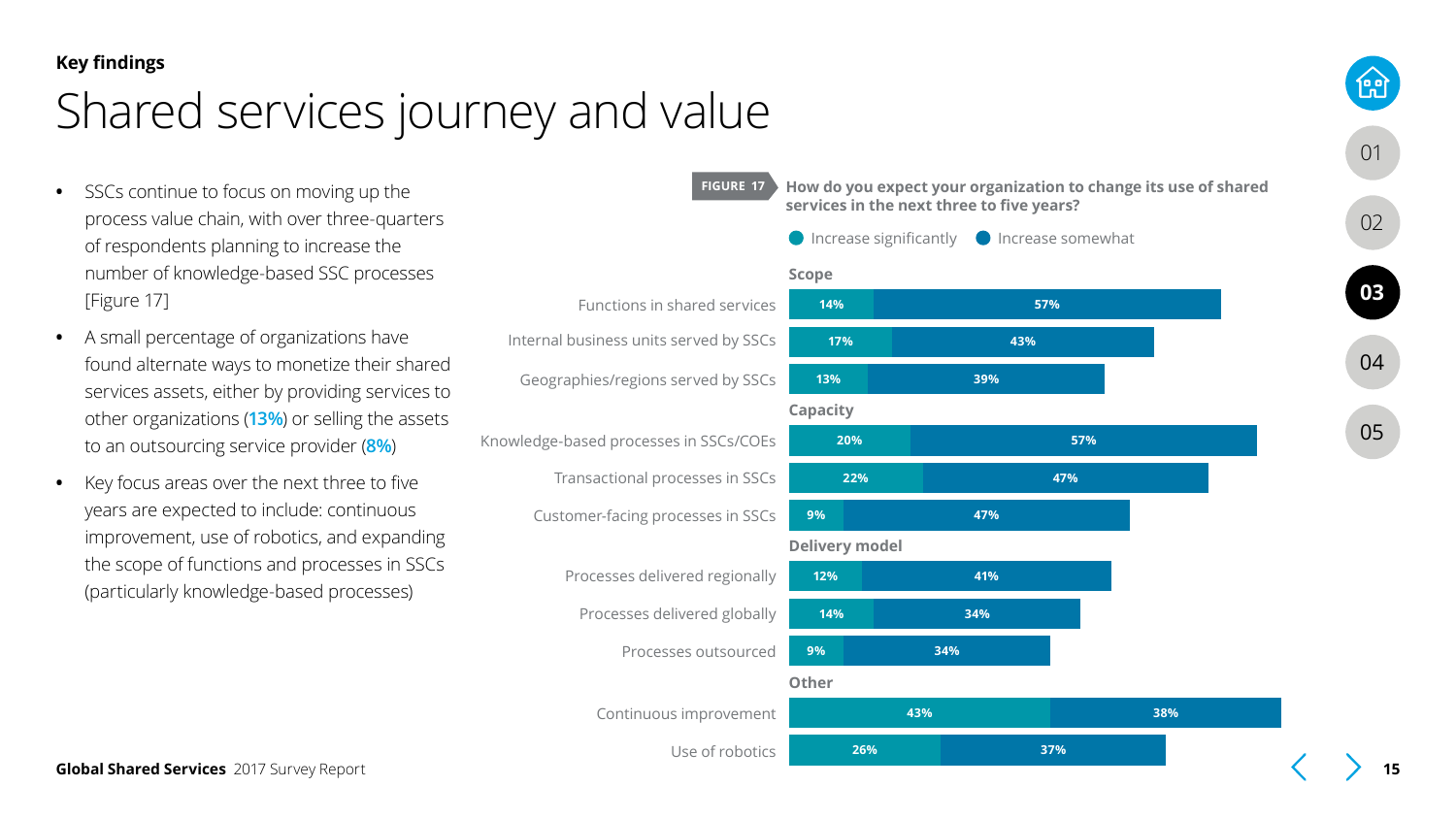## <span id="page-15-0"></span>Future of shared services and robotic process automation

- **•** RPA is a rapidly emerging disruptive technology that dramatically reduces the effort required for routine, labor-intensive tasks
- **•** According to the survey, **8%** of organizations are already harnessing the power of RPA; **26%** are conducting or planning a pilot; and **24%** have begun initial research [Figure 18]
- **•** Over a third of respondents (**36%**) believe RPA will deliver savings of **20%** or more, while **9%** expect savings of **40%** or more [Figure 19]
- **•** By driving data standards and consistency, RPA could also lay the groundwork for more advanced cognitive technologies that augment or replace the need for human judgment in complex, knowledge-based processes, enabling SSCs to efficiently perform higher value tasks and analysis—such technologies could lead to fundamental changes in how SSCs operate and deliver service to customers





**FIGURE 19 What level of savings do you anticipate achieving through RPA?**



[05](#page-17-0)

[04](#page-16-0)

[01](#page-2-0)

的

[02](#page-3-0)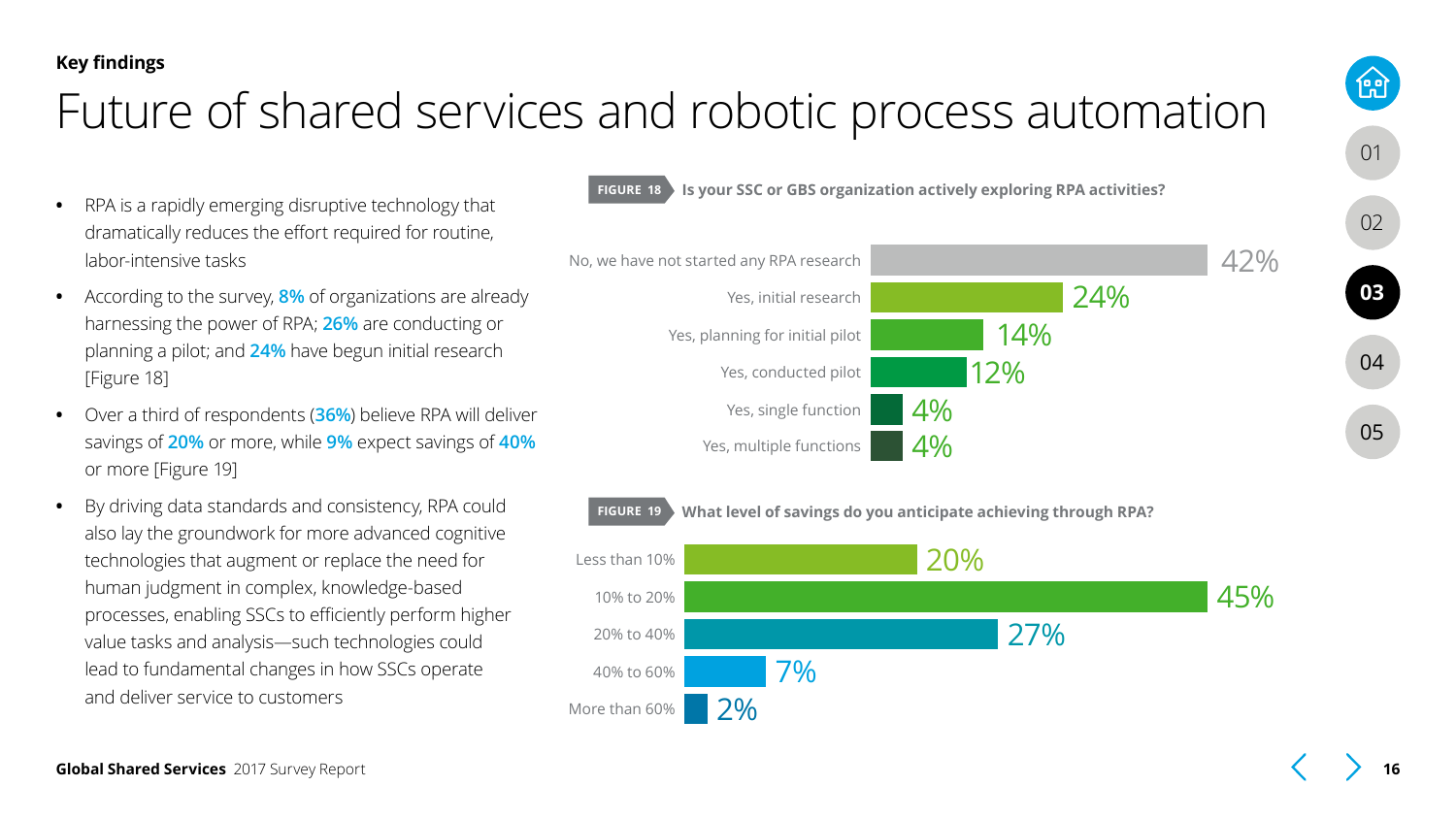#### <span id="page-16-0"></span>**Index of survey questions**

#### **Shared services organization and geography**

- **1.** How many SSCs does your organization have across all functions?
- **2.** Where are your organization's largest (up to 5) SSCs located?
- **3.** Are you considering opening a new SSC, moving an SSC, or consolidating SSCs within the next 3 years?
- **4.** What are the top 3 locations you are considering or would consider for a new SSC location or SSC relocation?
- **5.** Does your organization mandate (require) participation in shared services or does it use an opt-in (voluntary participation) model?
- **6.** What are the reasons and/or perceptions that cause business units/segments to choose to opt in?
- **7.** What are the reasons and/or perceptions that lead to business units/segments choosing to opt out?

#### **Shared services scope**

- **8.** Which of the following functions (and related subprocesses) are performed via shared services in your organization—including both transactional and knowledge-based centers (COEs)?
	- Finance
	- Human resources
	- Information technology
	- Customer service/contact center
	- Legal
	- Procurement
	- Real estate/facilities management
	- Marketing insight and support
	- Sales administration
	- Supply chain/manufacturing support
	- Tax
	- Engineering
	- R&D

#### **Global shared services governance**

- **9.** How would you describe the deployment of shared services (SS) across your organization?
- **10.** Do you consider your collection of SSCs and outsourcing to be a GBS (or similar) organization?
- **11.** Do the resources within your GBS organization report to the head of GBS or their respective functions?
- **12.** What have been the benefits to your organization of moving to GBS?
- **13.** Do you have plans to shift to a GBS model? If so, when?
- **14.** Why have you migrated away from a GBS model?
- **15.** Please rank the following in terms of their importance when making decisions regarding your SS/GBS strategy and related investments.
- **16.** Have you adopted Regional or global process owners as part of your SS/GBS organization's governance structure?
- **17.** What roles do your regional or global process owners play in driving end-to-end process efficiency and effectiveness as part of your SS/GBS organization's governance structure?
- **18.** Does your SS/GBS organization leverage SLAs to drive governance?
- **19.** How are services primarily being charged back to the locations/divisions serviced by your SS/GBS organization?

#### **Shared services journey and value**

- **20.** When shifting processes to shared services, when did you typically pursue process standardization?
- **21.** When shifting to shared services, how did your organization typically time the move of processes to SSCs with major technology changes?
- **22.** How have you typically addressed the organization and talent changes needed at the local level (retained organization) when shifting work to SSCs/COEs?
- **23.** To what extent have your organization's SSCs had a positive or negative impact in the following areas?
- **24.** To what degree has your organization achieved its objectives for shared services implementation across the following areas?
- **25.** What changes would you have made along your shared services journey based upon your experience to date?
- **26.** What was the payback period for your last significant SSC implementation?
- **27.** What was the average headcount reduction achieved by your last significant SSC implementation over the first 12 months after full operations began?
- **28.** What has been the average annual productivity improvement achieved by your organization's SSCs?
- **29.** How do you use the savings generated by SSC productivity improvements?
- **30.** Have you ever leveraged your shared service assets to generate incremental revenue for your organization?
- **31.** Has your organization ever sold an SSC to an outsourcing provider?

#### **Shared services operations**

- **32.** How important is each of the following to your internal business unit customers?
- **33.** What approaches have you used to retain your shared services employees?
- **34.** Have you considered the use of the following non-traditional talent models within your shared service organization?

#### **Future of shared services**

- **35.** How do you expect your organization to change its use of Shared Services in the next 3–5 years?
- **36.** What role(s) does your SS/GBS organization perform or anticipate performing in data analysis or analytics?
- **37.** What methods are you likely to use over the next 12 months to increase automation in your GBS/SSCs, where 1 means very unlikely and 7 means very likely?
- **38.** Is your GBS/SS organization actively exploring RPA activities?
- **39.** Based on your RPA experience thus far, what level of process-specific savings do you anticipate achieving through process automation and robotics?
- **40.** If yes, to what extent do you expect your investments in RPA to impact your offshore shared services investments?



[01](#page-2-0)

[05](#page-17-0)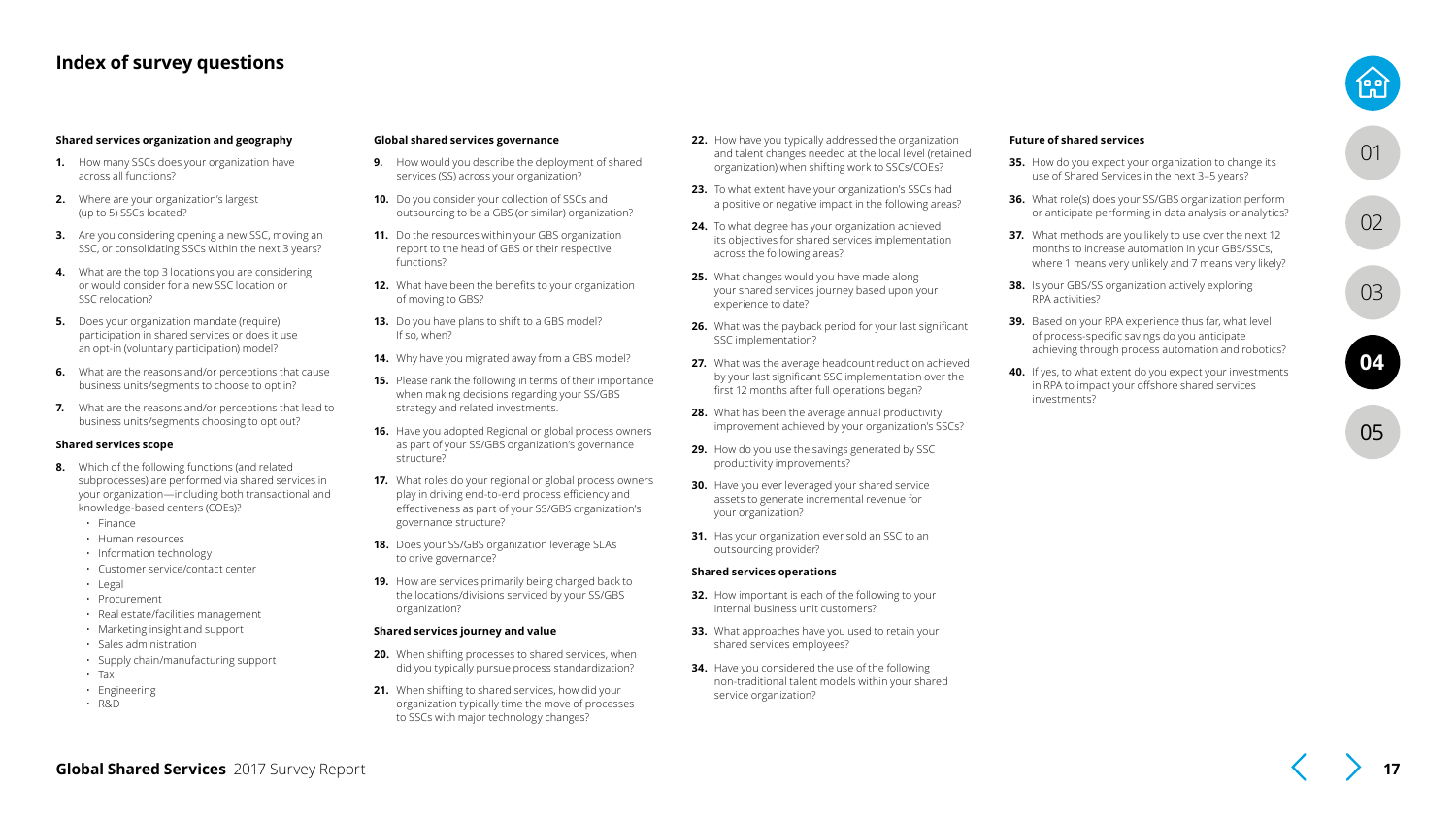### <span id="page-17-0"></span>Contact us

### Global Survey leaders

### Shared Services/Global Business Services leaders

#### **Susan Hogan**

### **Principal** Deloitte Consulting LLP Atlanta, GA shogan@deloitte.com

#### **Noemie Tilghman**

**Principal** Deloitte Consulting LLP Chicago, IL ntilghman@deloitte.com

#### **Brad Podraza**

**Senior Manager** Deloitte Consulting LLP Atlanta, GA bpodraza@deloitte.com

### **Americas**

**Federico Chavarria Partner** Deloitte Consulting CR, S.A. San Jose, Costa Rica fechavarria@deloitte.com

### **Asia-Pacific**

### **Paul Zanker**

**Partner** Deloitte Consulting Pty. Ltd Sydney, Australia pazanker@deloitte.com.au

### **Europe, Middle East, Africa**

### **Nick Prangnell**

**Director** Deloitte MCS Limited Nottingham, UK nprangnell@deloitte.co.uk [01](#page-2-0)

[02](#page-3-0)

**fall** 

[03](#page-5-0)